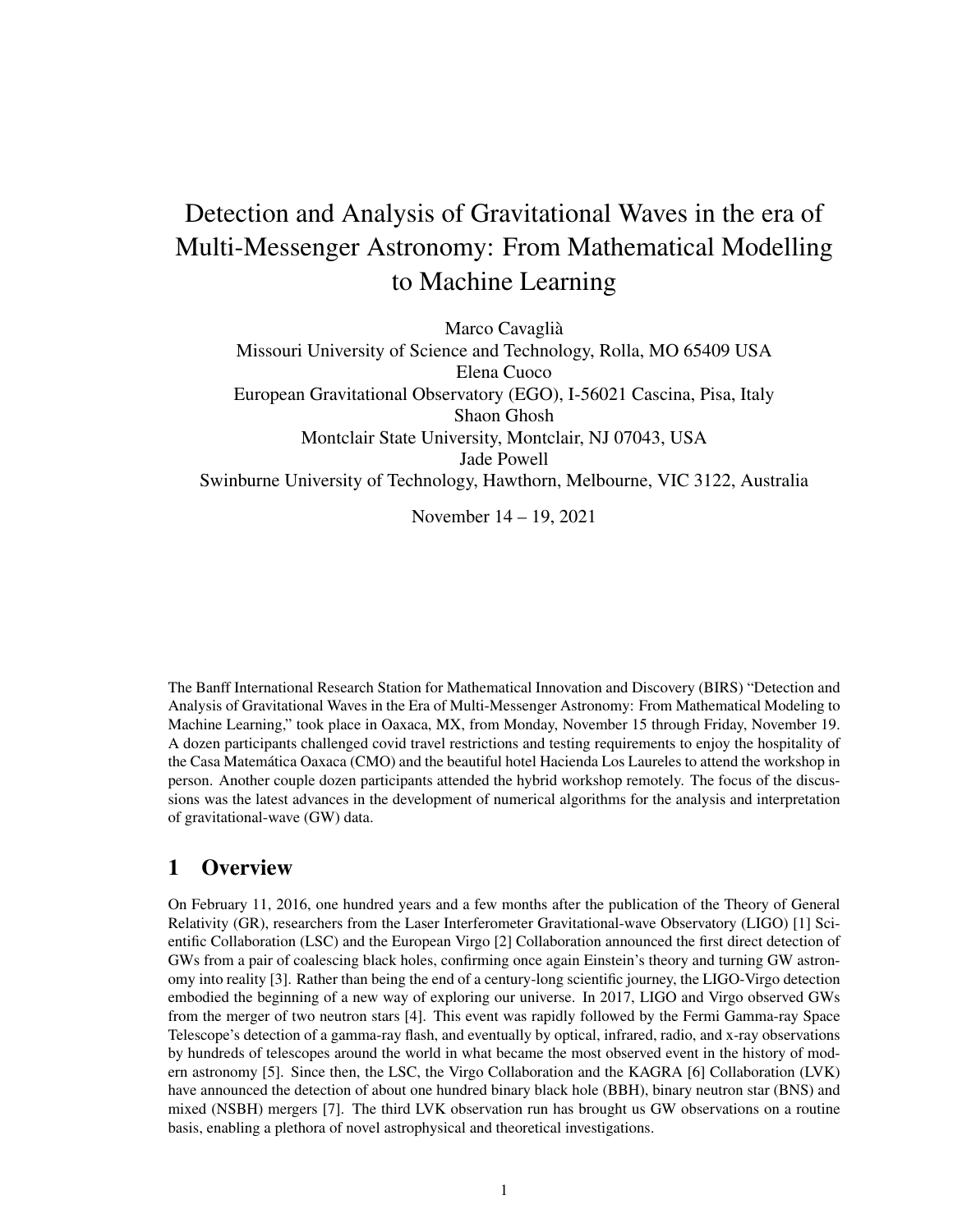The next decade will see Multi-Messenger Astrophysics (MMA) and GW astronomy further expand their reach in frontier scientific research. India has finalized plans for the construction of the LIGO-India detector [8]. The European space-based LISA mission [9], slated to launch in 2034, will greatly improve detection capabilities and localization of astrophysical sources. The International Pulsar Timing Array project will detect ultra-low frequency GWs within a few years [10]. Optical, particle and GW astronomy will together explore the universe through complementary physical carriers. The LVK now forms a community of over two thousand members across the world working as one to push the boundaries of our knowledge. This amazing scientific pursuit is made possible thanks to the efforts of numerical relativists developing codes and algorithms to accurately model GW signals, data analysts striving to make LVK detection techniques increasingly efficient, commissioners steadily bringing the detectors to design sensitivity, and instrument scientists developing the next generation of GW interferometric detectors. All these activities are intertwined and play an essential role in developing MMA as a tool to probe our universe.

#### 2 Recent Developments and Open Problems

The first three LVK observing runs have undoubtedly been a huge success story. The first direct detection of GWs from a pair of coalescing black holes [3] and the first observation of a GW signal from a coalescing binary neutron star system [4] established MMA as a new way to explore the universe. The publication of the LVK catalogs of compact binary merger signals [7] has shown that GW astrophysics is a powerful tool for population and source property studies of compact objects, tests of General Relativity, and large-scale cosmological measurements. Yet many open questions remain. For example, the formation channels of black hole binaries are still unclear [11] as is the physics of electromagnetic-bright mergers [12]. Tests of GR have returned a null result [13], the determination of the Hubble constant from GW sirens is still uncertain [14]. Future source property studies and tests of GR will require better reconstructions of GW signals, improved estimates of statistical and systematic errors, and more accurate detector calibration and characterization. Processing and analyzing the increased rate of detections in future runs will require to streamline current search pipelines and develop faster and more efficient methods for detector and signal characterization.

Published GW observations only represent the tip of the iceberg of the MMA universe. While LVK researchers have detected coalescences of compact binary objects, other known sources of multi-messenger signals, such as isolated compact objects [15] and core-collapse supernovae [16], have not yet been observed in the GW domain. Despite the LVK is running all-sky, unmodeled searches [17, 18], no GW signals have been detected which cannot be modeled as a compact binary coalescences. The LVK scientific operations in the next few years will focus not only on improving existing data analysis methods for already-detected classes of events, but also on developing and maintaining the infrastructure to detect new classes of GW sources.

In this context, a consistent fraction of LVK data analysis R&D deals with the application of machine learning (ML) methods to detector data [19]. ML algorithms are designed to perform specific tasks and automatically improve their performance by means of adaptive techniques and iterative procedures. They are powerful tools for the analysis of massive amount of data and pattern recognition. They are flexible, robust and portable to different situations; ML tools designed to solve a specific problem can be adapted to different issues. Therefore, in recent years, algorithms such as Neural Networks, Deep Learning, Support Vector Machine and Random Forest classifiers, and evolutionary algorithms, have been applied to various aspects of LVK detection pipelines. This exploratory phase has reached its mature stage. The challenge is now the development of self-contained algorithms that can be integrated in existing searches or noise investigation procedures. This is an essential step to bring new methods into production and positively impact LVK scientific operations.

In parallel to the above efforts, R&D in numerical relativity [20] is experiencing an unprecedented expansion in the GW community. As more and more refined GW observations become available, the analysis and interpretation of these observations will rely more on accurate signal waveforms which can only be obtained by numerically solving Einstein's equations. Here, open issues are how to accurately model strong, dynamical gravitational fields and the effects of matter present in the systems.

Meeting all these challenges requires close interaction between the whole spectrum of GW researchers. With this in mind, the aim of this workshop was to gather a mix of theorists, numerical analysts and data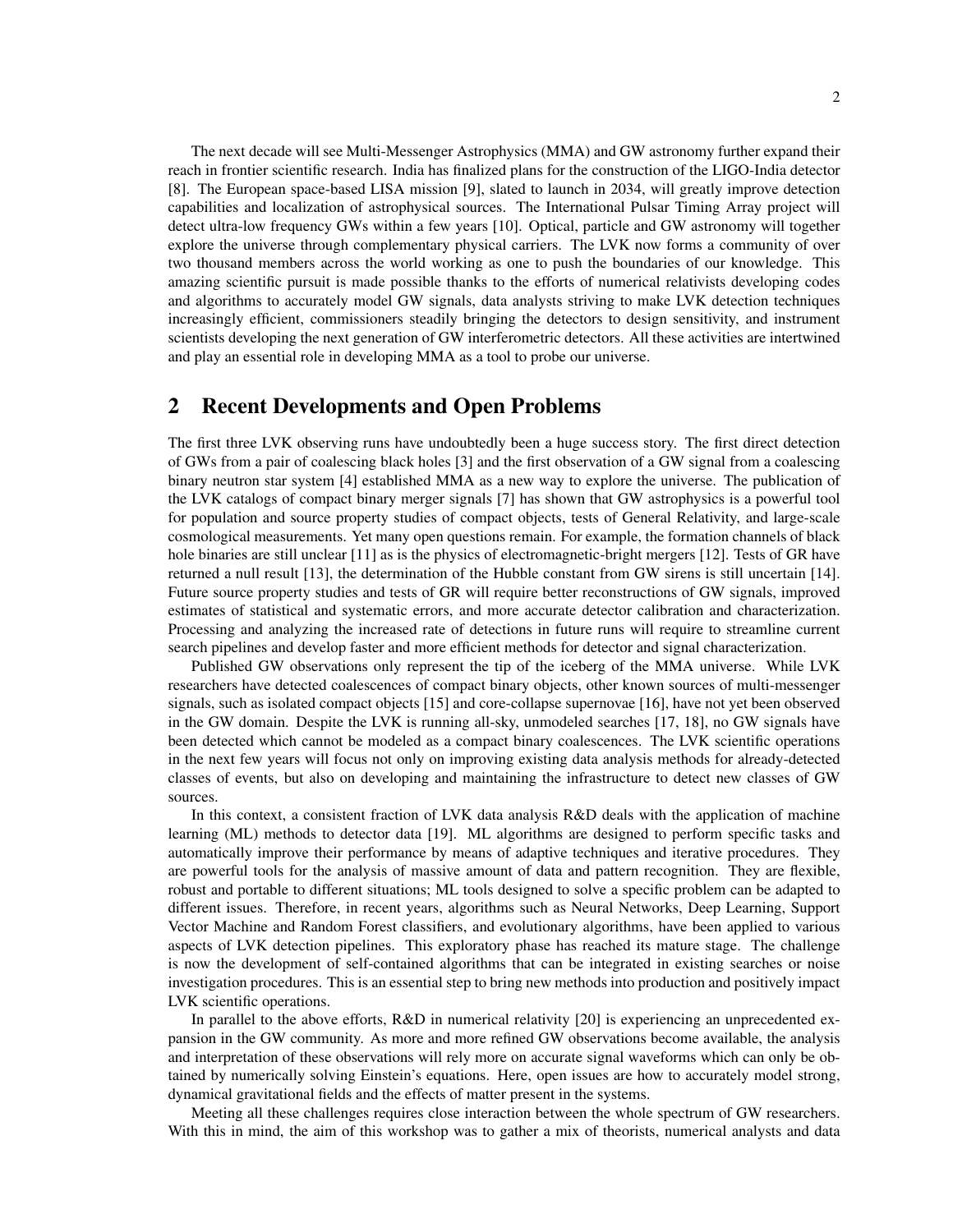analysts with a common interest in GW science to discuss recent progress in the field and its future, from mathematical modelling of GW sources to integration of data analysis techniques with ML.

## 3 Presentation Highlights

The workshop included 21 invited presentations about MMA, numerical relativity, and R&D of techniques for GW searches in detector data, as well as ample time for informal discussions. Presentations focused on mathematical and numerical methods to extract physical information from GW detections, new algorithms to search for GW in detector data, ML techniques to improve data quality, detector characterization and control, and tests of GR or effects beyond Einstein's theory that could soon be within reach of GW detectors.

Deirdre Shoemaker and Pablo Laguna's talks focused on numerical relativity. Shoemaker discussed the role that numerical relativity plays in unveiling the GW sky and how it might improve our understanding of gravity as the detectors improve. Laguna discussed the challenges faced in distinguishing NSBH binaries from BBH mergers for high-mass ratios, when neutron stars could coalesce with black holes without experiencing significant disruption. New results from merger simulations for different mass ratios allow researchers to determine how the degree of disruption of the neutron star impacts the inspiral and merger dynamics, the properties of the final black hole, the accretion disk formed from the circularization of the tidal debris, and the strain spectrum and mismatches.

From the testing GR side of MMA, several talks focused on possible signatures of new physics in future detections. Adam Coogan and Gianfranco Bertone discussed dark matter halos around black holes. As the interplay between black holes and dark matter remains largely unexplored, the latter could accumulate around black holes and modify the rich phenomenology exhibited by these objects. After a brief overview of the status of dark matter searches, Bertone presented the prospects for detecting primordial black holes or ruling them out as dark matter candidates. He then discussed the prospects for characterizing and identifying dark matter using GW. Along the same lines, Coogan discussed dark matter halos around intermediate mass-ratio inspirals as potential sources of distinctive GW signals. Future interferometers could observe and characterize these systems over large swaths of their parameter space.

GW emission from core-collapse supernovae was the subject of Bernard Mueller and Pablo Cerdá-Durán presentations. Muller focused on the importance of magnetic fields both in normal and hyperenergetic explosions. He discussed the progress on 3D magnetohydrodynamic simulations of supernovae and their progenitors, possible implications for hypernovae and magnetar formation, and open issues in the current models. Cerdá-Durán focused on the current understanding of core-collapse GW signals and how they can be modelled in terms of normal oscillations modes of proto-neutron stars excited during the post-bounce phase before the onset of the explosion. The observation of such modes by GW detectors could allow determination of the properties of the proto-neutron stars and the equation of state of nuclear matter.

The physics of black hole ringdown was the subject of Lorena Magaña Zertuche's talk. This phase of a BBH merger is crucial to understand astrophysical black holes, fit detections from GW detectors, and take full advantage of the GW data from third-generation detectors. Leïla Haegel discussed probes of new physics through potential observations of GW dispersion during their propagation. She presented constraints on different alternative theories of gravitation using MMA and BBH detections from the second LIGO-Virgo catalog.

ML techniques for the detection of GWs and the characterization of the detectors were the focus of the rest of the workshop. Discussions and presentations focused on applications of different flavors of ML algorithms to GW astronomy, such as deep learning, neural networks, and support vector machines.

Vasileios Skliris and Javier Antelis discussed GW searches for unmodeled signals. Skliris showed that Convolutional Neural Networks can be used to detect generic unmodeled signals. Tests on data from the second LIGO-Virgo observing run show that the method has sensitivity approaching that of the unmodeled transient searches currently used by the LVK in low-latency, allowing for the possibility of real-time detection of GW transients associated with MMA phenomena. Antelis presented a new use of Linear Discriminant Analysis and Support Vector Machines to distinguish noise and signal events in GW unmodeled searches. Tests on strain data from the third LVK observing run and 3D simulations show an effective enhancement of the statistical significance of current unmodeled searches of GWs from supernovae.

ML techniques applied to detector control and characterization were the subject of several talks. Gabriele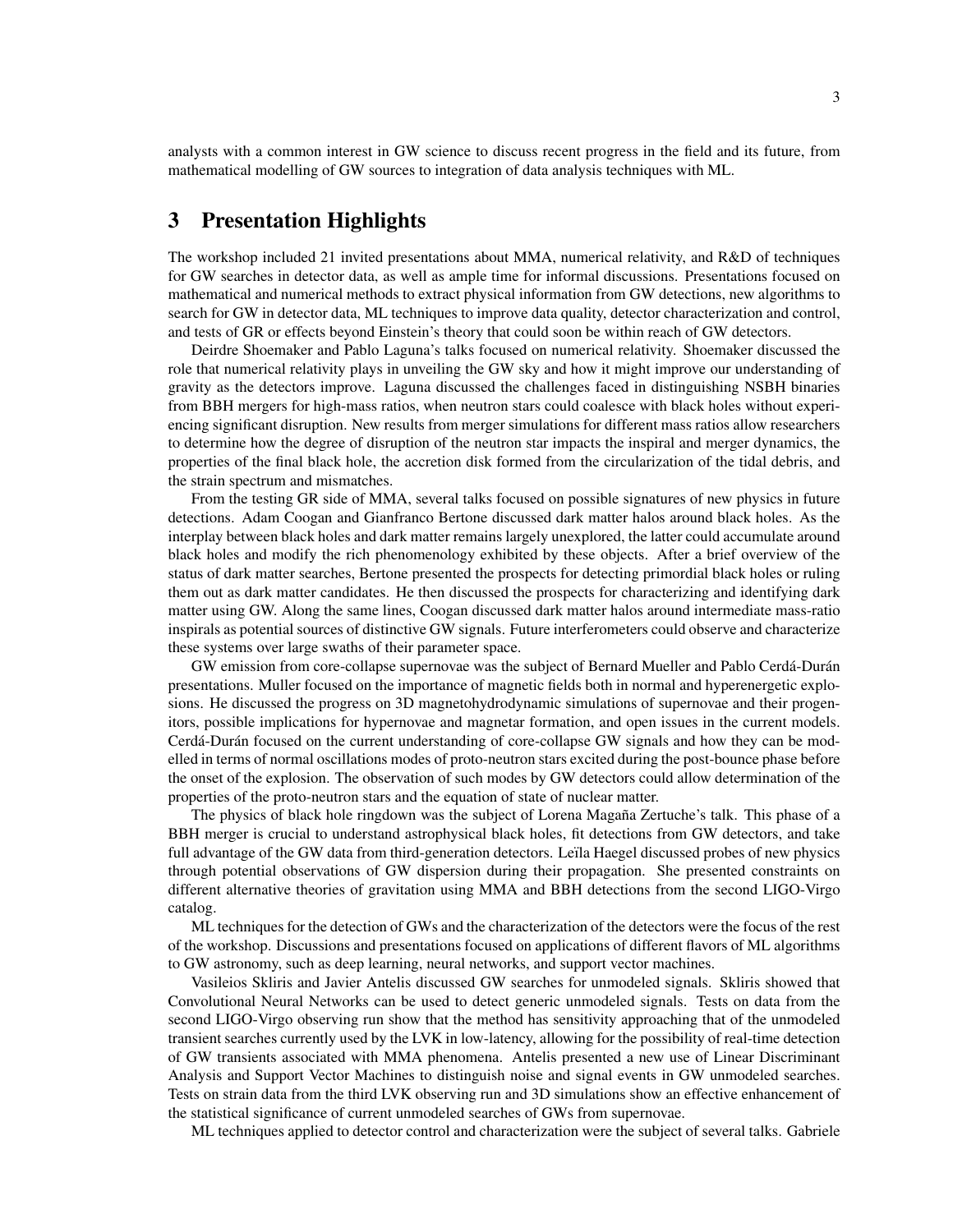Vajente discussed how ML could also be applied to improve the sensitivity with noise subtraction or to improve the detector robustness with advanced control systems. Ryan Quitzow-James presented NNETFIX, a ML-based algorithm which uses artificial neural networks to estimate the portion of the data lost due to the presence of the glitch. The sky localization of the NNETFIX-denoised signal may be significantly more accurate than the sky localization obtained from the original data or by excising the portion of the data impacted by the glitch. Massimiliano Razzano discussed how ML can help in investigating the time-frequency evolution of glitches and contribute to the low-latency characterization of GW detectors. Jess McIver gave an overview of new approaches to characterize the performance of current and near-future detectors, including novel metrics for detector performance and characterization, new methods for distinguishing between true GW signals and detector noise, and improved techniques for GW signal reconstruction.

The presentations by Christopher Messenger and Deep Chatterjee focused on ML methods for data analysis. Messenger discussed a new conditional variational autoencoder method for the estimation of BBH GW signal source parameters that could replace current computationally costly Bayesian inference approaches. Chatterjee discussed data-driven and ML approaches for near real-time inference of electromagnetic counterparts to GW signals and data products for follow-up of interesting GW candidates.

Alberto Iess, Ik Siong Heng, and Kendall Ackley's presentations focused on MMA data analysis for compact binary coalescences. Iess proposed the application of a new multimodal ML approach to characterize MMA events. Heng presented an analysis of kilonova light curves for joint observations and a hierarchical Bayesian analysis, with a ML-augmented sampler (Nessai), for combining GW and gamma-ray observations to identify plausible models for gamma-ray burst jet structures. Ackley gave an overview of the current strategies of transient classification employed by optical observatories, such as Bayesian Convolution Neural Networks, Photometric Time-Series classification, and improvements on building balanced training sets for large sky-surveys in preparation for future observing runs.

Different aspects of inference for multi-messenger astronomy were the subject of Michael Coughlin and Greg Ashton's presentations. Coughlin discussed two deep-learning algorithms, "DeepClean" and "BBH-Net", which are used for GW data denoising and compact binary source identification, respectively. Subtraction of stationary and non-stationary noise sources followed by identification of candidates for astrophysical transient detections at low latency may be possible at latencies as low as a few hundreds of milliseconds. Ashton reviewed Bayesian inference as the foundational framework used to extract the source properties of binary coalescence signals from GW data and provided insights into the shortcomings and highlights of current approaches.

#### 4 Outcome of the Meeting

In the past decade ML and numerical relativity have played an ever increasing role in GW astronomy and MMA. ML algorithms have been applied to a variety of problems from detector science to data analysis. Numerical relativity codes provide accurate waveforms for follow-up and physical interpretation of GW detections. Both ML algorithms and numerical relativity schemes must confront themselves with large data sets and the need for high accuracy which is required in performing searches at the limit of the instrument sensitivity and extracting the physics from the data. In this context, the BIRS workshop successfully provided a forum to review the latest advances in this field, as well as the challenges and open questions that need to be solved to render these techniques even more robust and widely applicable.

The workshop supported the participation of researchers and students at different stages of their careers and from diverse institutions. Despite the covid-19 travel restrictions drastically reduced the number of in-person participants, a small contingent of enthusiastic students and researchers from Mexico and a few international researchers from the USA were able to attend the workshop in person. The hybrid nature of the workshop allowed several international participants, who otherwise would not have had the chance of attending the workshop, to attend the meeting remotely.

Overall, the workshop was successful in its original intents: put together a balanced program with invited and contributed talks from all main thematic areas of GW science, set up an environment to encourage discussions and facilitate the interaction between scientists with a common interest but different research approaches, and encourage participation of early career researchers.

GW astronomy is just in its infancy. There is no doubt that it will play an ever increasing role in expanding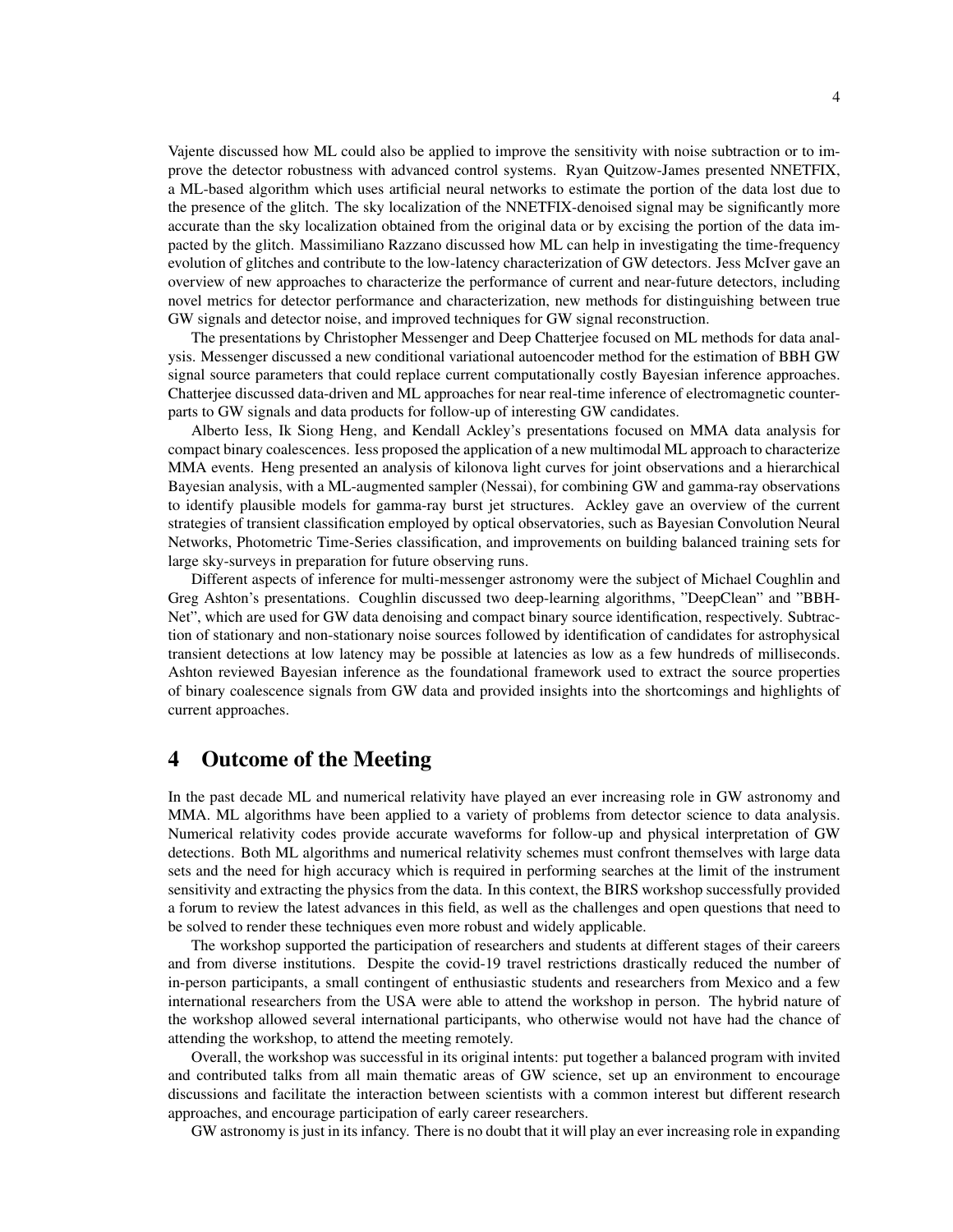our understanding of the Universe. As this new branch of scientific research will lead to new discoveries, we hope to repeat the success of the "Detection and Analysis of Gravitational Waves in the era of Multi-Messenger Astronomy: From Mathematical Modelling to Machine Learning" workshop some time soon.

#### Acknowledgements

The scientific organizers of the workshop would like to thank BIRS, CMO, and the hotel Hacienda Los Laureles for their support, assistance, and warm hospitality. A special thank goes to Claudia, Miguel, Guillermo and everybody at CMO and Hacienda Los Laureles for making the stay of all in-person participants in Oaxaca so enjoyable.

CMO and BIRS in Canada are a collaborative Canada-US-Mexico venture that provides an environment for creative interaction as well as the exchange of ideas, knowledge, and methods from the Mathematical Sciences with related disciplines and industry. The research station in Banff is supported by Canada's Natural Science and Engineering Research Council, the U.S. National Science Foundation, Alberta's Advanced Education and Technology, and Mexico's Consejo Nacional de Ciencia y Tecnología, which funds the research station in Oaxaca.

#### Appendix: List of invited participants

Antelis, Javier M. (Embry-Riddle Aeronautical University) Arias, Anibal (Universidad Tecnológica de la Mixteca) Cavaglia, Marco (Missouri Univ. of Science and Technology) Cuoco, Elena (European Gravitational Observatory) Coogan, Adam (Université de Montréal and Mila) Gamboa Castillo, Aldo Javier (UNAM) Ghosh, Shaon (Montclair State University) Gracia-Linares, Miguel (The University of Texas at Austin) Jiménez, Moisés Eduardo (UNAM) Laguna, Pablo (University of Texas at Austin) Martìnez Marcelo, Jessica (UNAM) Morales Martinez, Jorge Braulio (UNAM) Shoemaker, Deirdre (University of Texas at Austin) Ackley, Kendall (University of Warwick) Ashton, Greg (Royal Holloway, University of London) Bertone, Gianfranco (University of Amsterdam) Cerdá-Durán, Pablo (Universidad de Valencia) Chatterjee, Deep (U. Illinois Urbana-Champaign) Coughlin, Michael (University of Minnesota) Haegel, Leïla (University of Paris) Heng, Ik Siong (University of Glasgow) Iess, Alberto (Scuola Normale Superiore Pisa) Khanam, Tanazza (Texas Tech University) Lange, Jacob (The University of Texas at Austin) Magana Zertuche, Lorena (University of Mississippi) McIver, Jess (University of British Columbia) Messenger, Christopher (Glasgow University) Mueller, Bernhard (Monash University) Otten, Sydney (Radboud University & University of Amsterdam) Parisi, Alessandro (Scuola Normale Superiore di Pisa) Pham, Kiet (University of Minnesota) Powell, Jade (Swinburne University of Technology) Quitzow-James, Ryan (Missouri University of Science and Technology) Razzano, Massimiliano (University of Pisa)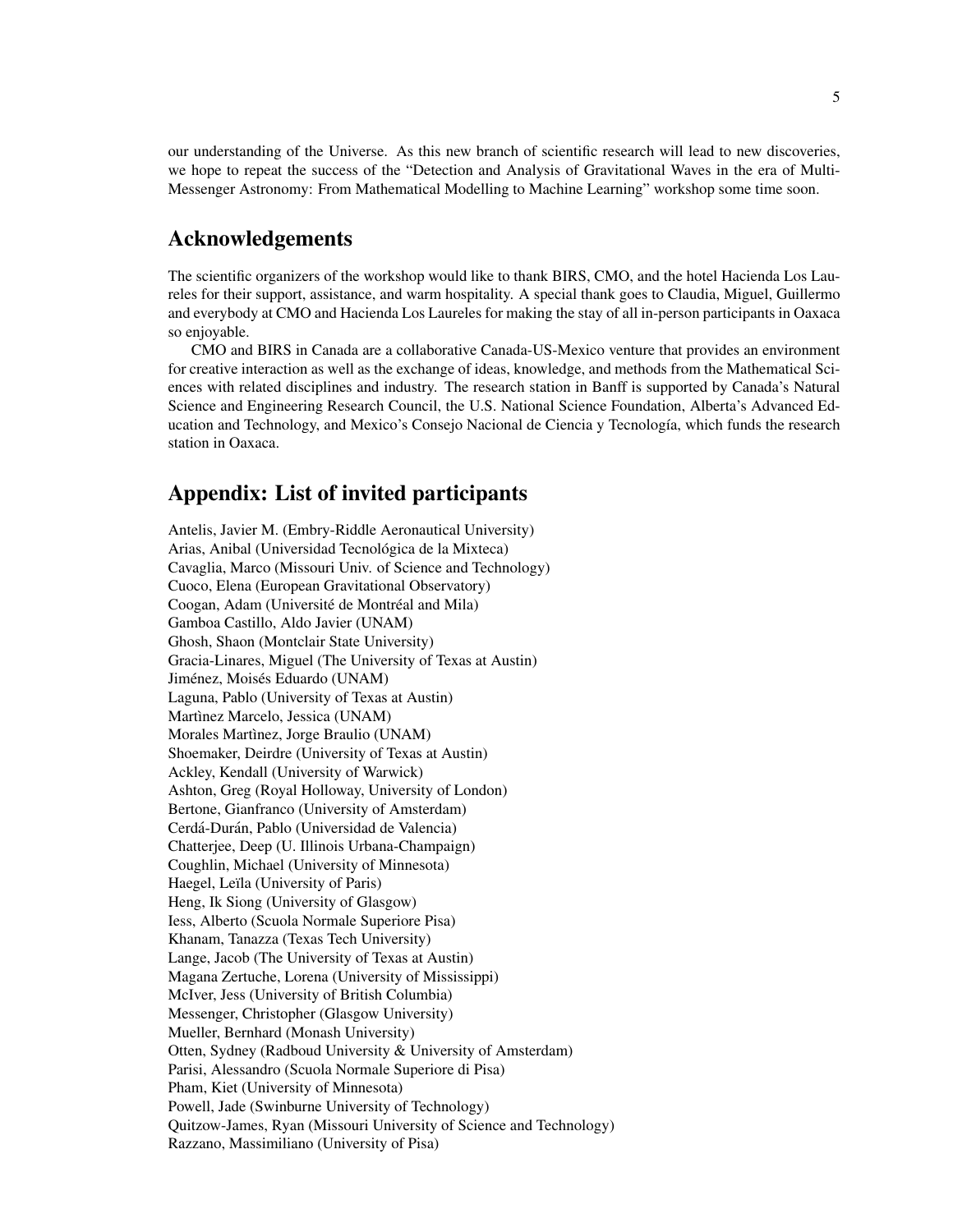Shafeeque, Muhammed (Indian Institute of Technology, Guwahati, India) Skliris, Vasileios (Cardiff University) Utina, Andrei (Maastricht University) Vajente, Gabriele (California Institute of Technology) Valdés, Guillermo (Texas A&M University)

### References

- [1] J. Aasi *et al.* [LIGO Scientific Collaboration], Advanced LIGO, *Class. Quant. Grav.* 32 (2015), 074001.
- [2] F. Acernese [Virgo Collaboration], The Advanced Virgo detector, *J. Phys. Conf. Ser.* 610 (2015), 012014.
- [3] B. P. Abbott *et al.* [LIGO Scientific and Virgo Collaborations], Observation of Gravitational Waves from a Binary Black Hole Merger, *Phys. Rev. Lett.* 116 (2016), 061102.
- [4] B. P. Abbott *et al.* [LIGO Scientific and Virgo Collaborations], GW170817: Observation of Gravitational Waves from a Binary Neutron Star Inspiral, *Phys. Rev. Lett.* 119 (2017), 161101.
- [5] B. P. Abbott *et al.* [LIGO Scientific and Virgo and Fermi GBM and INTEGRAL and IceCube and IPN and Insight-Hxmt and ANTARES and Swift and Dark Energy Camera GW-EM and DES and DLT40 and GRAWITA and Fermi-LAT and ATCA and ASKAP and OzGrav and DWF (Deeper Wider Faster Program) and AST3 and CAASTRO and VINROUGE and MASTER and J-GEM and GROWTH and JAGWAR and CaltechNRAO and TTU-NRAO and NuSTAR and Pan-STARRS and KU and Nordic Optical Telescope and ePESSTO and GROND and Texas Tech University and TOROS and BOOTES and MWA and CALET and IKI-GW Follow-up and H.E.S.S. and LOFAR and LWA and HAWC and Pierre Auger and ALMA and Pi of Sky and DFN and ATLAS Telescopes and High Time Resolution Universe Survey and RIMAS and RATIR and SKA South Africa/MeerKAT Collaborations and AstroSat Cadmium Zinc Telluride Imager Team and AGILE Team and 1M2H Team and Las Cumbres Observatory Group and MAXI Team and TZAC Consortium and SALT Group and Euro VLBI Team and Chandra Team at McGill University], Multi-messenger Observations of a Binary Neutron Star Merger, *Astrophys. J.* 848 (2017), L12.
- [6] T. Akutsu *et al.* [KAGRA Collaboration], KAGRA: 2.5 Generation Interferometric Gravitational Wave Detector, *Nat. Astron.* 3 (2019), 35.
- [7] R. Abbott *et al.* [LIGO Scientific and Virgo Collaborations], GWTC-3: Compact Binary Coalescences Observed by LIGO and Virgo During the Second Part of the Third Observing Run, [arXiv:2111.03606 [gr-qc]] (2021).
- [8] The Laser Interferometer Gravitational-Wave Observatory (LIGO) India [http://www.ligo-india.in].
- [9] LISA: Laser Interferometer Space Antenna. A proposal in response to the ESA call for L3 mission concepts [https://www.elisascience.org/files/publications/LISA L3 20170120.pdf].
- [10] G. Hobbs, A. Archibald, Z. Arzoumanian, D. Backer, M. Bailes, N. D. R. Bhat, M. Burgay, S. Burke-Spolaor, D. Champion, I. Cognard, W. Coles, J. Cordes, P. Demorest, G. Desvignes, R. D. Ferdman, L. Finn, P. Freire, M. Gonzalez, J. Hessels, A. Hotan, G. Janssen, F. Jenet, A. Jessner, C. Jordan, V. Kaspi, M. Kramer, V. Kondratiev, J. Lazio, K. Lazaridis, K. J. Lee, Y. Levin, A. Lommen, D. Lorimer, R. Lynch, A. Lyne, R. Manchester, M. McLaughlin, D. Nice, S. Oslowski, M. Pilia, A. Possenti, M. Purver, S. Ransom, J. Reynolds, S. Sanidas, J. Sarkissian, A. Sesana, R. Shannon, X. Siemens, I. Stairs, B. Stappers, D. Stinebring, G. Theureau, R. van Haasteren, W. van Straten, J. P. W. Verbiest, D. R. B. Yardley, X. P. You, The international pulsar timing array project: using pulsars as a gravitational wave detector, *Class. Quant. Grav.* 27 (2010), 084013.
- [11] R. Abbott *et al.* [LIGO Scientific and Virgo], Population Properties of Compact Objects from the Second LIGO-Virgo Gravitational-Wave Transient Catalog, *Astrophys. J. Lett.* 913 (2021), L7.
- [12] B. P. Abbott *et al.* [LIGO Scientific and Virgo], GW190425: Observation of a Compact Binary Coalescence with Total Mass  $\sim 3.4 M_{\odot}$ ," *Astrophys. J. Lett.* **892** (2020), L3.